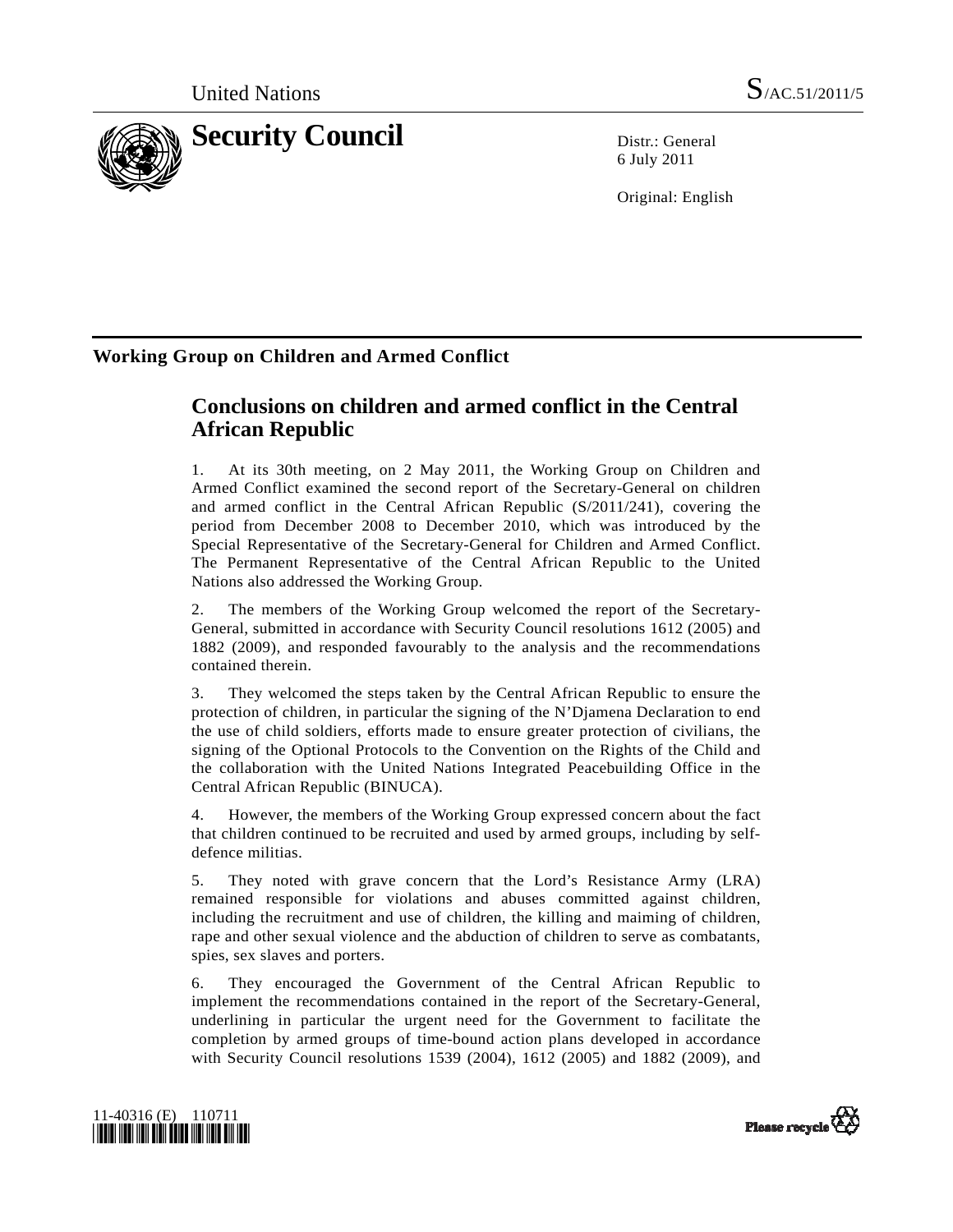called on the Central African Republic to rigorously investigate and prosecute crimes committed against children and to translate the commitments made into national law.

7. The Chair of the Central African Republic configuration of the Peacebuilding Commission, the Permanent Representative of Belgium to the United Nations, briefed the Working Group on his recent visit to the Central African Republic and on the wider peacebuilding challenges in the country.

8. The Permanent Representative of the Central African Republic:

 (a) Welcomed the second report of the Secretary-General and the positive developments in his country since the first report (S/2009/66);

 (b) Reaffirmed the commitment of his Government to eradicate the recruitment and use of children by armed groups and listed the measures taken by his Government to enhance the protection of children in the Central African Republic, which included the signing of the two Optional Protocols to the Convention on the Rights of the Child and the endorsement of the Principles and Guidelines on Children Associated with Armed Forces or Armed Groups (Paris Principles);

 (c) Noted that the United Nations programme to disarm, demobilize and reintegrate children associated with the armed groups that had signed the peace agreement with the Government in 2008 had not been fully implemented due to a lack of resources;

 (d) Underlined the contribution of the Peacebuilding Commission to the protection of children in the Central African Republic;

 (e) Stressed that LRA continued to pose a significant security threat and expressed the hope that, with support from the international community, affected States would put an end to the threat constituted by this armed group;

Expressed regret that children were present within the ranks of local selfdefence militias despite a prohibition of the recruitment of children by the Central African Republic, noted that his Government should take the pending administrative steps to establish a national council for child protection, and called upon the United Nations to support the proper functioning of the monitoring and reporting mechanism in the Central African Republic, as requested by the Security Council.

9. Further to the meeting and subject to and consistent with applicable international law and relevant Security Council resolutions, including Council resolutions 1612 (2005) and 1882 (2009), the Working Group agreed to the following direct action.

#### **Public statements issued by the Chair of the Working Group**

10. The Working Group agreed to address a message to all the parties to the armed conflict in the Central African Republic mentioned in the report of the Secretary-General, through public statements by its Chair:

## **I. To all armed groups**

 (a) *Expressing deep concern* regarding the continuing violations and abuses committed against children in the Central African Republic, and urging them to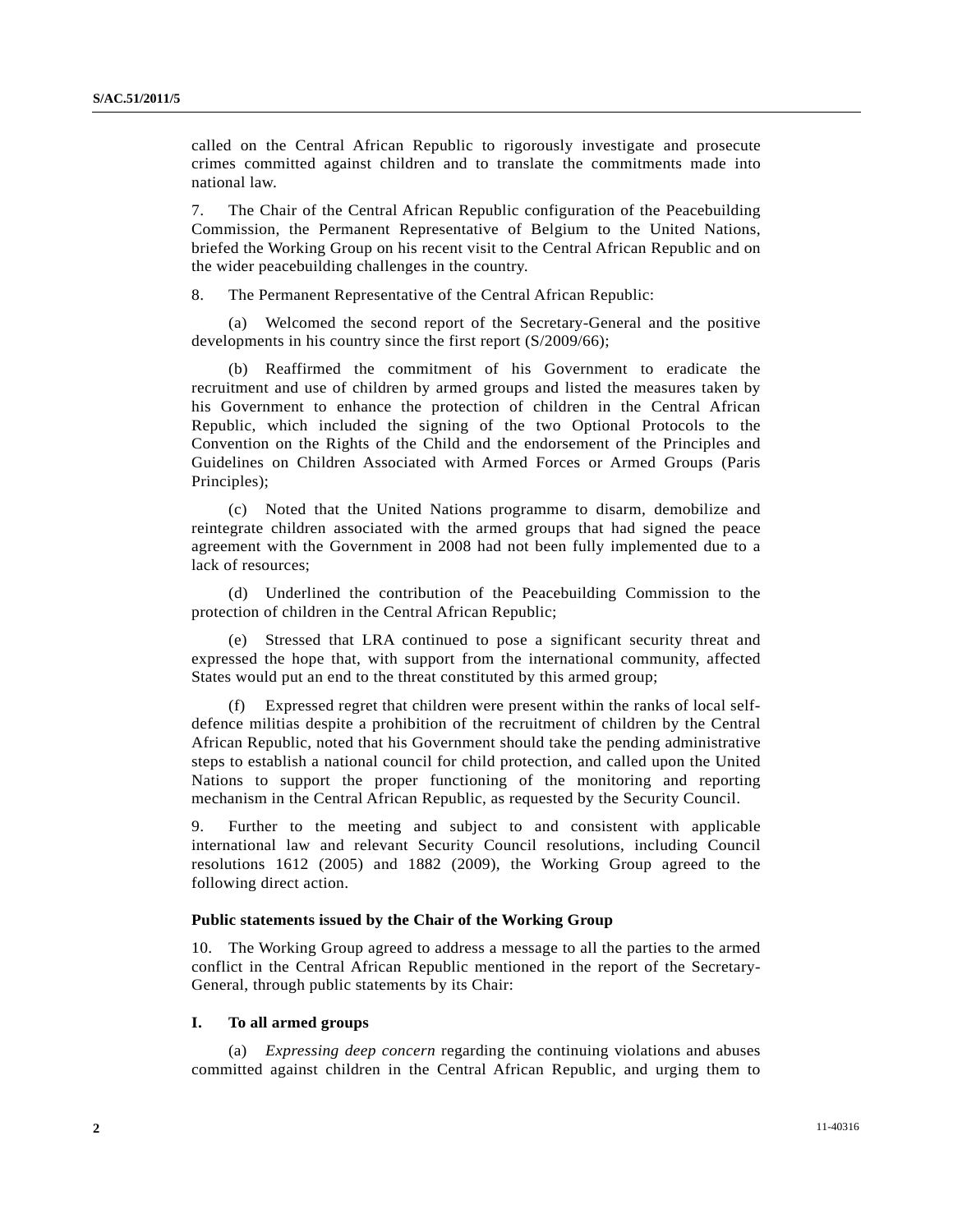immediately implement the previous conclusions of the Working Group on Children and Armed Conflict in the Central African Republic (S/AC.51/2009/2);

 (b) *Strongly urging* them to immediately halt the recruitment and use of children, as well as violations and abuses against children, as called for in Security Council resolutions 1539 (2004), 1612 (2005) and 1882 (2009), and to release all children still within their ranks;

 (c) *Urging* them to develop as soon as possible time-bound action plans in line with Security Council resolutions 1539 (2004), 1612 (2005) and 1882 (2009);

 (d) *Emphasizing* that the full implementation of an action plan in line with Security Council resolutions 1539 (2004), 1612 (2005) and 1882 (2009), confirmed by the task force on monitoring and reporting, is an important step for a party to conflict to take in order to be de-listed from the annexes of the report of the Secretary-General on children and armed conflict;

#### *To the Armée populaire pour la restauration de la république et de la démocratie*

 (e) *Welcoming* the separation of children from the ranks of the Armée populaire pour la restauration de la république de la démocratie (APRD) since June 2008, and calling on APRD to ensure the comprehensive and definitive release of all remaining children;

## *To the Union des forces démocratiques pour le rassemblement, the Front démocratique du peuple centrafricain and the Mouvement des libérateurs centrafricains pour la justice*

 (f) *Expressing deep concern* at the ongoing recruitment and use of children and other violations and abuses committed against children, and calling on the Union des forces démocratiques pour le rassemblement, the Front démocratique du peuple centrafricain and the Mouvement des libérateurs centrafricains pour la justice to immediately cease the continuing violations and abuses committed against children and to enter into a dialogue with the United Nations;

#### *To the Convention des patriotes pour la justice et la paix*

 (g) *Expressing deep concern* at the lack of humanitarian access to areas under the control of the Convention des patriotes pour la justice et la paix (CPJP) in the north-eastern part of the country, as well as persistent reports of the recruitment and use of children and of violations and abuses against children in those areas, and urging CPJP to allow humanitarian actors to deliver assistance to the displaced and other populations in need;

 (h) *Welcoming* the announcement of a ceasefire by CPJP, and encouraging CPJP to enter into a dialogue with the Government towards the signature of the Libreville Comprehensive Peace Agreement;

## *To LRA (to be addressed through the Office of the Special Envoy of the Secretary-General for LRA-affected areas)*

Strongly condemning the continued perpetration of violations and abuses committed against children, including the recruitment and use of children, rape and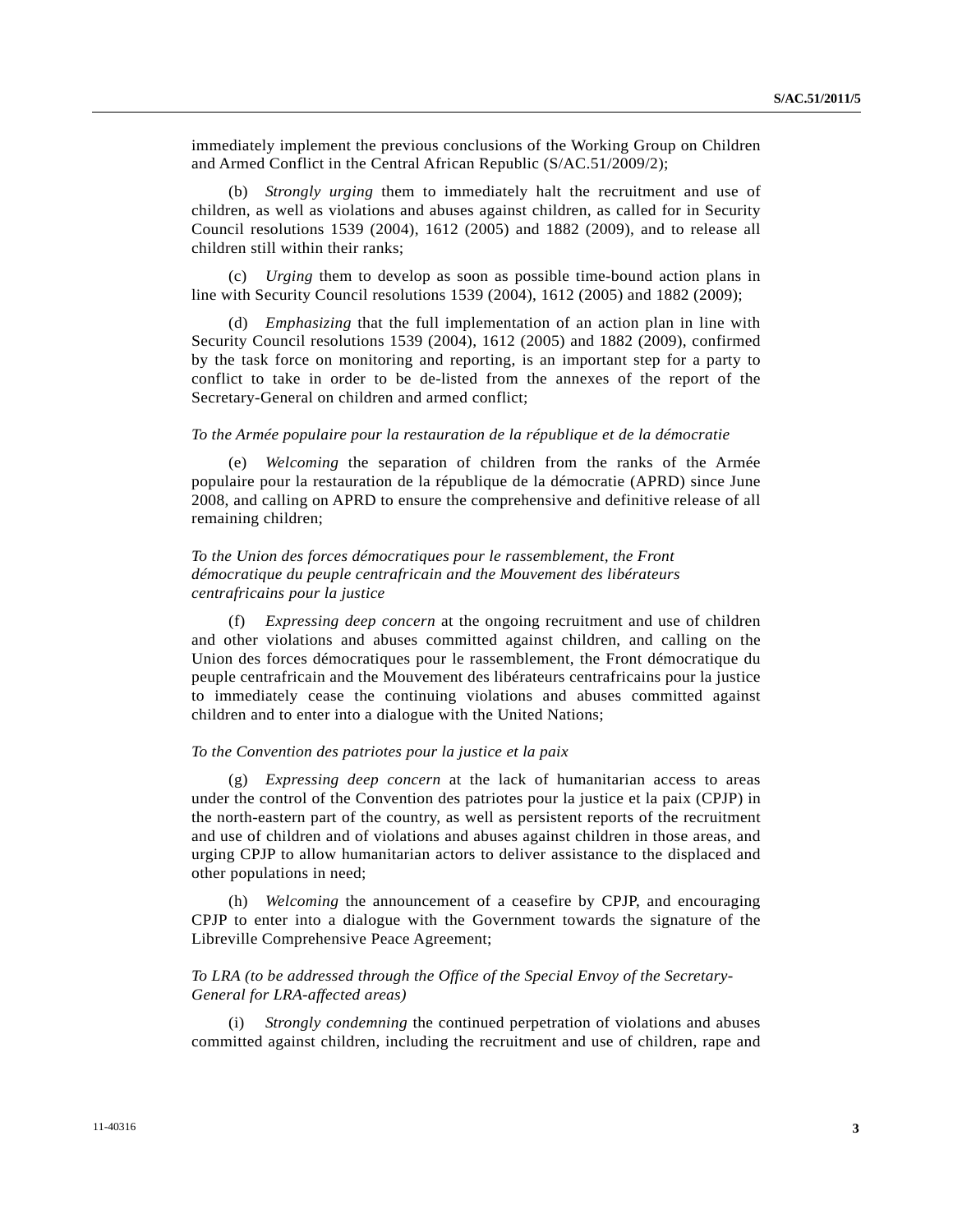other sexual violence, and abductions by LRA in the south-eastern and eastern parts of the Central African Republic;

#### **II. To the Government of the Central African Republic**

*Expressing serious concern* at the recruitment and use of children by local self-defence militias, and calling on the Government to reiterate its prohibition of the recruitment and use of children, to work to ensure the immediate and unconditional release of all children associated with these groups and to refuse any support for any militias that recruit and use children.

## **Recommendations to the Security Council**

11. The Working Group agreed to recommend the following letters to the Security Council:

#### *Letter to the Government of the Central African Republic*

 (a) *Welcoming* the steps taken by the Government to enhance the protection of children in the Central African Republic, in particular the signing of the N'Djamena Declaration to end the recruitment and use of children by armed forces and groups and of the two Optional Protocols to the Convention on the Rights of the Child, on the involvement of children in armed conflict and on the sale of children, child prostitution and child pornography, and encouraging the Government to ratify the Optional Protocols and undertake the necessary reforms to translate their provisions into national law, including by taking feasible measures to prevent the recruitment and use of children by armed groups, such as the adoption of legal measures necessary to prohibit and criminalize such practices and by undertaking the reforms to national law necessary to bring domestic legislation in line with the obligations of the parties to the Convention on the Rights of the Child;

 (b) *Commending* the efforts of the Government to address the threat of LRA in collaboration with States in the region, under the auspices of the African Union, and urging the Government and its partners to follow up on the steps agreed upon during the African Union ministerial meeting on LRA, held in Bangui on 13 and 14 October 2010, including the establishment of a joint operations centre, the conduct of joint patrols on the borders of LRA-affected countries and the deployment of troops to facilitate access to and protection of vulnerable communities;

 (c) *Welcoming* the decision of the Government to create a national council for child protection, and encouraging the Government to ensure that the body is able to function as soon as possible and thus to actively help in the adoption of measures to end and prevent violations and abuses against children;

 (d) *Also welcoming* the Government's ongoing efforts to build a protective environment and develop accountability for violence against children, and urging it to investigate rigorously and prosecute crimes committed against children;

 (e) *Expressing deep concern* regarding the slow progress in the implementation of the recommendations contained in the conclusions of the Working Group on Children and Armed Conflict on children and armed conflict in the Central African Republic (S/AC.51/2009/2), including those pertaining to the development of concrete and time-bound action plans to halt the recruitment and use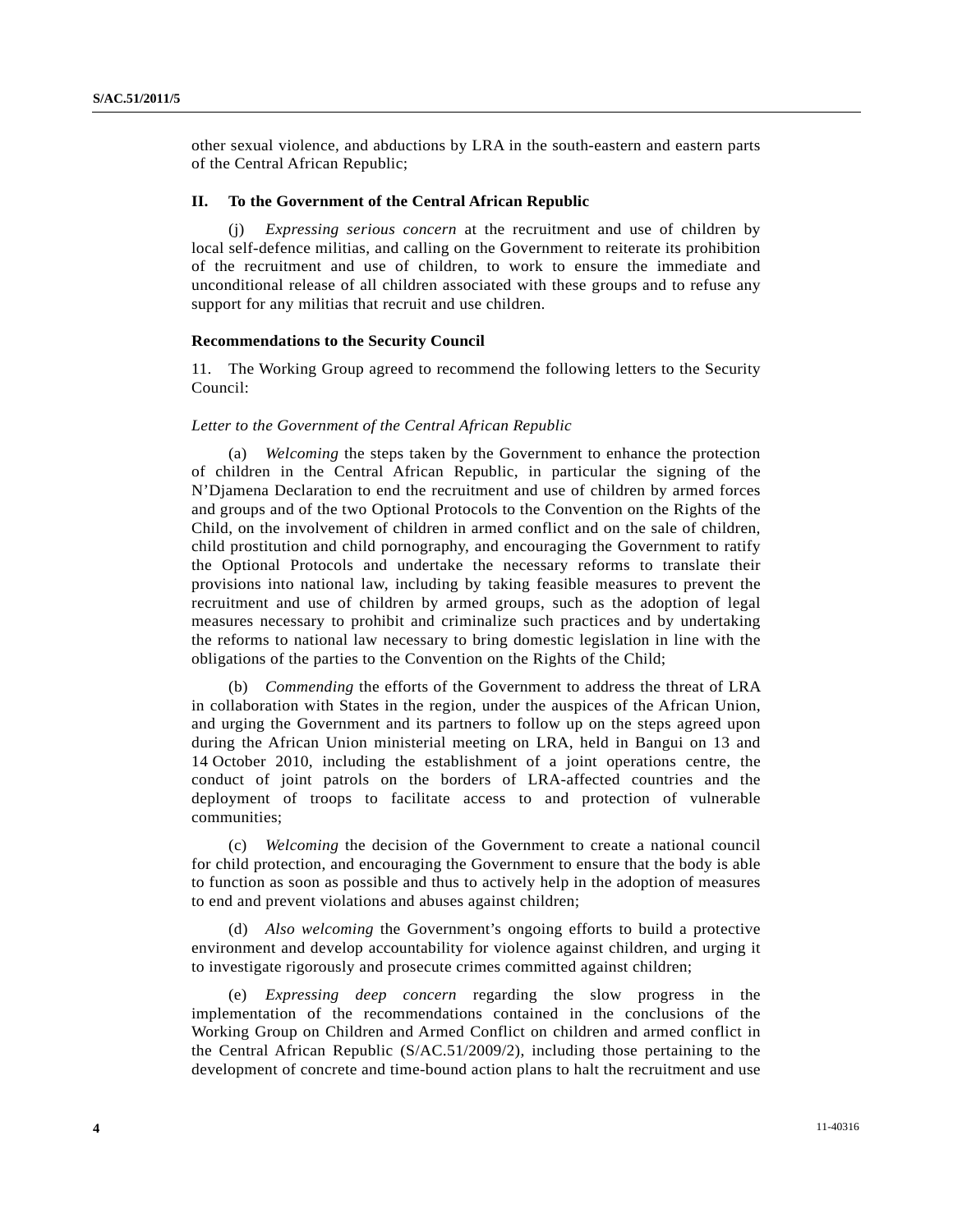of children in violation of applicable international law by the parties concerned, in accordance with Security Council resolutions 1539 (2004) and 1612 (2005), and urging the Government of the Central African Republic to facilitate, as appropriate, the preparation of such action plans;

 (f) *Expressing serious concern* at the use of children by local self-defence militias, and calling on the Government to work to ensure the immediate and unconditional release of all children associated with these groups, in particular through the immediate issuance of clear orders, including at the local level, and the refusal of any support for any militias that recruit and use children;

## *Letter to the Secretary-General*

 (g) *Noting* that the collaboration between the Government and the Mission for the Consolidation of Peace in the Central African Republic (MICOPAX) in support of the effort of the Forces armées centrafricaines to protect civilians and regain control over conflict-affected areas is an important step towards protecting children;

 (h) *Underlining* the concomitant need for the international community to support the Government in its efforts to professionalize and strengthen its defence and security forces, including its oversight mechanisms;

 (i) *Encouraging* further collaboration between MICOPAX, BINUCA and relevant child protection actors on the training and capacity-building of Central African law enforcement and armed forces personnel, in the context of a holistic, nationally driven approach to security sector reform;

 (j) *Stressing* that a strengthened monitoring and reporting mechanism is necessary to ensure adequate follow-up to the implementation of the Secretary-General's recommendation that sufficient resources and capacity be dedicated to the mechanism and the conclusions of the Working Group on Children and Armed Conflict in the Central African Republic, in accordance with Security Council resolutions 1612 (2005) and 1882 (2009);

 (k) *Requesting* the Secretary-General, through BINUCA and the United Nations country team, to strengthen the monitoring and reporting mechanism on violations and abuses against children through regular meetings of the Task Force on Monitoring and Reporting and to promote the strengthening of information networks, in order to ensure the fulfilment of reporting obligations to the Security Council;

 (l) *Also requesting* the Secretary-General to urge the Task Force on Monitoring and Reporting to strengthen monitoring and reporting activities and to deploy resources and ensure sufficient capacity for this purpose, as necessary;

 (m) *Noting* the release of children from the ranks of APRD, and the latter's attempts to conclude an action plan with the United Nations, and requesting that the United Nations country team renew its efforts to develop and implement an action plan with APRD to prevent the further recruitment and use of children with a view to de-listing APRD from the annexes to the annual report of the Secretary-General on children and armed conflict;

 (n) *Calling upon* United Nations agencies, funds and programmes to support the Government in the development and implementation of long-term reintegration